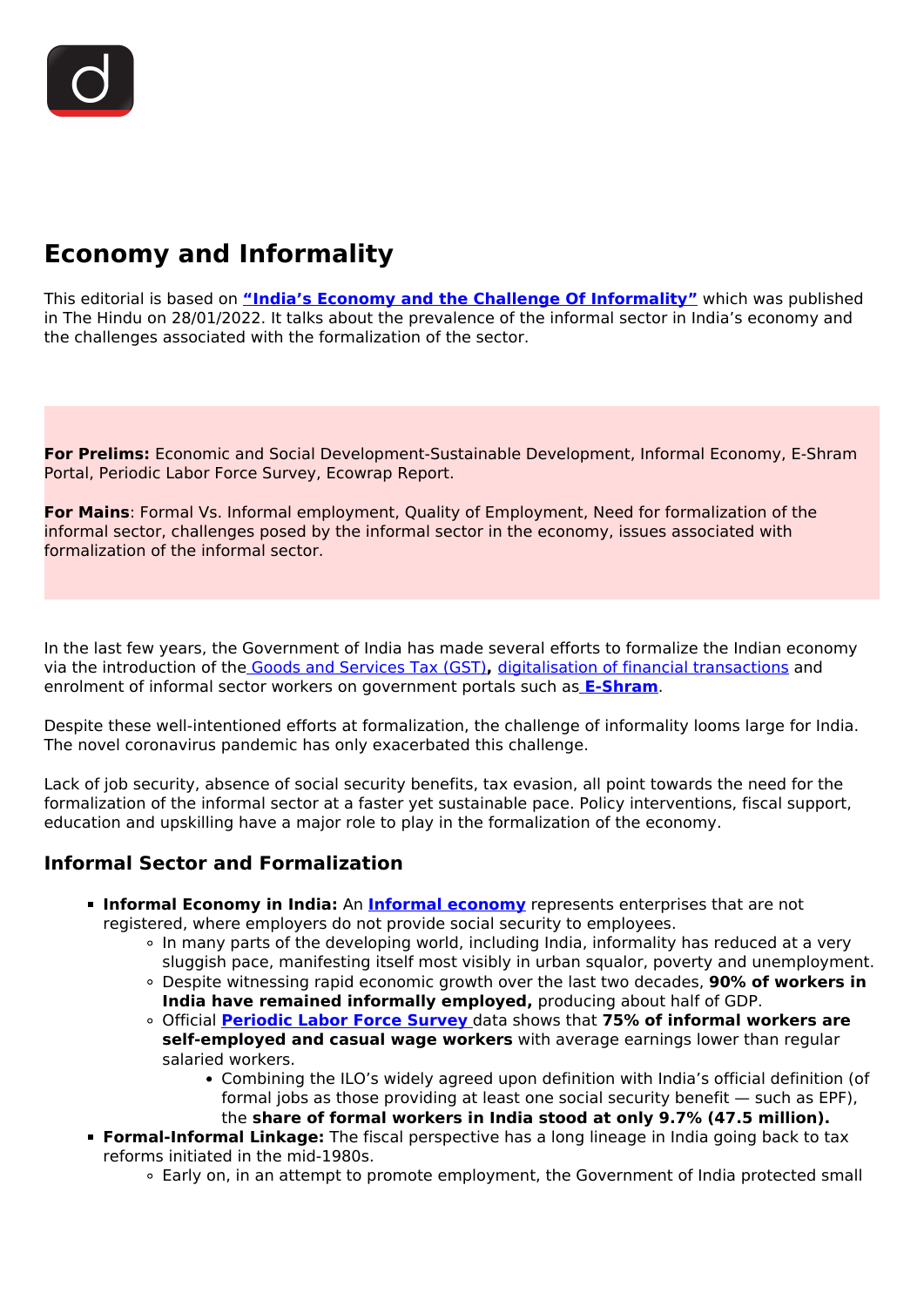enterprises engaged in labor intensive manufacturing by providing them with fiscal concessions and regulating large-scale industry by licensing.

- However, such measures led to many labor-intensive industries getting diffused into the informal/unorganized sectors.
- **Need of Formalization:**
	- The **formal sector is more productive** than the informal sector, and formal workers have access to social security benefits.
	- The persistence of a high share of informal employment in total employment **represents a lack of adequate growth** or **continuation of underdevelopment**.
	- According to Oxfam's latest global report, out of the total 122 million people **who lost their jobs in 2020, 75% were lost in the informal sector.** This raises the need to **provide social protection to the vulnerable informal sector.**
	- As the businesses of the informal economy are **not directly regulated**, they **usually avoid one or more taxes by hiding incomes** and expenses from the regulatory framework.
		- This poses a challenge for the government as a **major chunk of the economy remains out of the tax net.**

### **Challenges to Formalization**

- Undoubtedly, widening the tax net and reducing tax evasion are necessary. However, global evidence suggests that the view that **legal and regulatory hurdles alone are mainly responsible for holding back formalization.**
- A recently released report-**['Ecowrap' by the State Bank of India \(SBI\)](/daily-updates/daily-news-editorials/towards-formalisation-of-informal-sector)** [r](/daily-updates/daily-news-editorials/towards-formalisation-of-informal-sector)ecently **reported shrinkage in the informal sector's share** in the overall economy from 52% in 2017-18 to 15- 20%.
	- However, these findings **do not represent a sustained structural transformation** from informal to formal sector but a **temporary outcome of the severe lockdowns** imposed in 2020 and 2021.
- Policy efforts directed at bringing the informal sector into the fold of formality by alleviating legal and regulatory hurdles are laudable.
	- However, these **initiatives fail to appreciate that the bulk of the informal units** and their workers are essentially petty producers (self-employed and casual workers) eking their subsistence out of minimal resources. Therefore, **these attempts will yield limited results.**
- The registration of workers on the E-Shram portal is no indicator of formalization of jobs unless the workers are able to get all the social security benefits listed on the portal as a matter of right.
	- Increasing digitalization and registration in official records is neither a necessary **nor sufficient condition for any enterprise/worker to be classified as formal.**

# **Way Forward**

- **Simpler regulatory framework:** The transition of the informal sector to the formal sector can only occur when the informal sector is given **relief from the burden of regulatory compliance** and is given enough time to adjust with the modern, digitized formal system.
	- It is believed that **simplifying registration processes, easing rules for business conduct,** and **lowering the standards of protection of formal sector** workers will bring informal enterprises and their workers into the fold of formality.
- **Education, Investment and Skilling:** The continued dominance of informality defines underdevelopment. The economy will get formalized and the nation will develop when informal enterprises become more productive through **greater capital investment** and **increased education** and **when the skills are imparted to the workers.**
- **Strengthening MSME:** Nearly 40% of the informal workforce is employed with MSMEs. Therefore, it is natural that the **strengthening of MSME** will lead to **economic recovery, employment generation, and formalization of the economy.**
- **Financial Support for Formalisationx:** Giving financial support to **help small-scale industries stand on their own** is a crucial step in bringing them to the organized sector.
	- Schemes like **[MUDRA loans](/daily-updates/daily-news-analysis/mudra-scheme-and-employment)** and **[Start-up India](/daily-updates/daily-news-editorials/startups-in-india-1)** are **helping the youth carve a niche in the organized sector.**